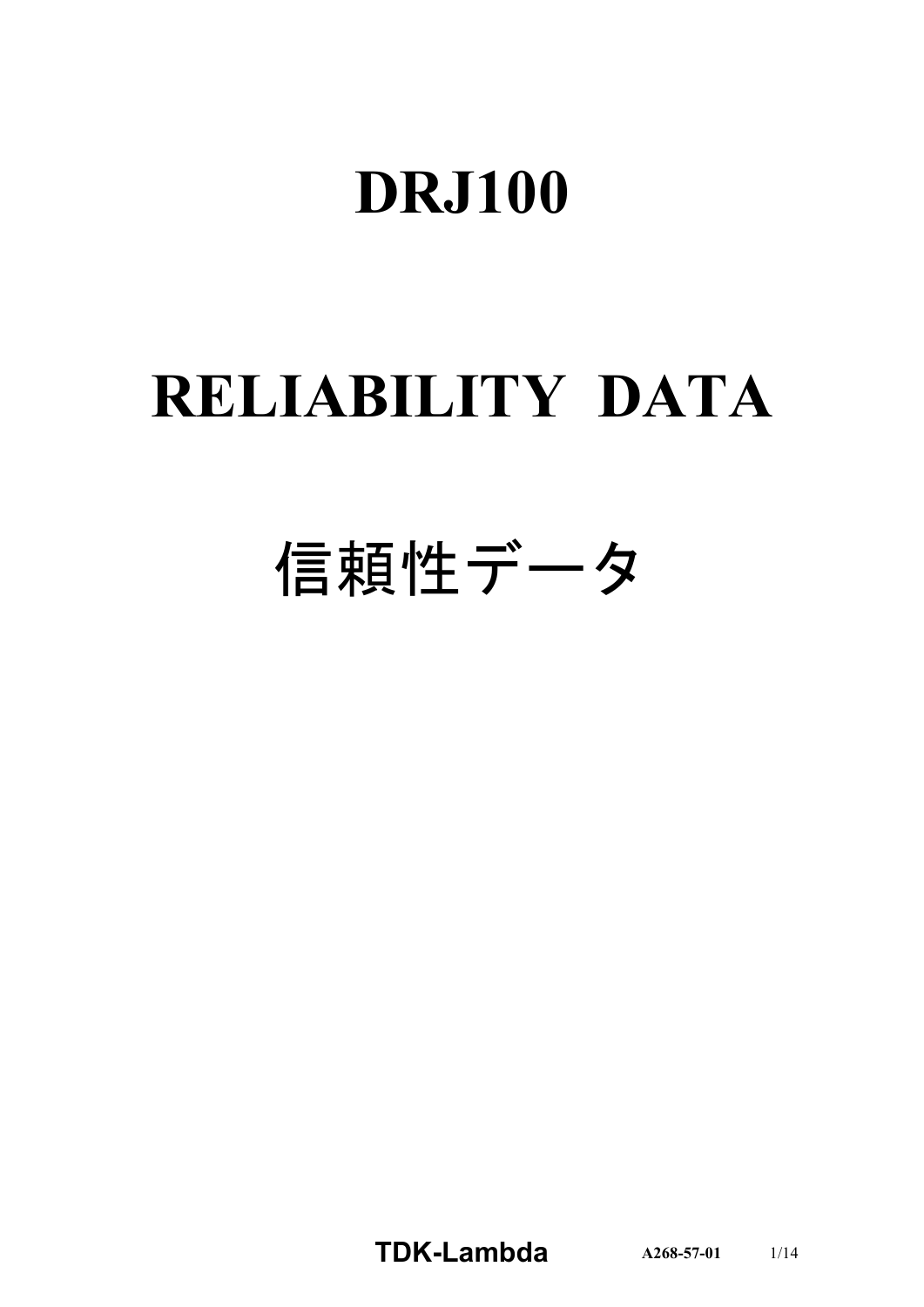### *DRJ100*

### **I N D E X**

|                                                                              | <b>PAGE</b> |
|------------------------------------------------------------------------------|-------------|
|                                                                              |             |
| 2. 部品ディレーティング Components Derating ……………………………………4~6                          |             |
| 3. 主要部品温度上昇值 Main Components Temperature Rise △T List ···················· 7 |             |
| 4. 電解コンデンサ推定寿命計算値 Electrolytic Capacitor Lifetime ………………………8~9               |             |
| 5. アブノーマル試験 Abnormal Test …………………………………………………10~11                           |             |
| 6. 振動試験 Vibration Test …………………………………………………………… 12                            |             |
| 7. ノイズシミュレート試験 Noise Simulate Test ………………………………………… 13                       |             |
| 8. 熱衝擊試験 Thermal Shock Test ………………………………………………… 14                           |             |

※ 試験結果は、代表データでありますが、全ての製品はほぼ同等な特性を示します。 従いまして、以下の結果は参考値とお考え願います。

Test results are typical data. Nevertheless the following results are considered to be reference data because all units have nearly the same characteristics.

評価負荷条件 Load conditions

\*入力電圧が90VAC未満の場合、下記のとおり出力ディレーティングが必要です。 Output derating is needed when input voltage is less than 90VAC.

Output voltage : 24V

| $V$ in      | Iout : Full load | 24 V  |
|-------------|------------------|-------|
| 90 - 265VAC | $100\%$          | 4.2A  |
| 85VAC       | 80%              | 3.36A |

## **TDK-Lambda** 2/14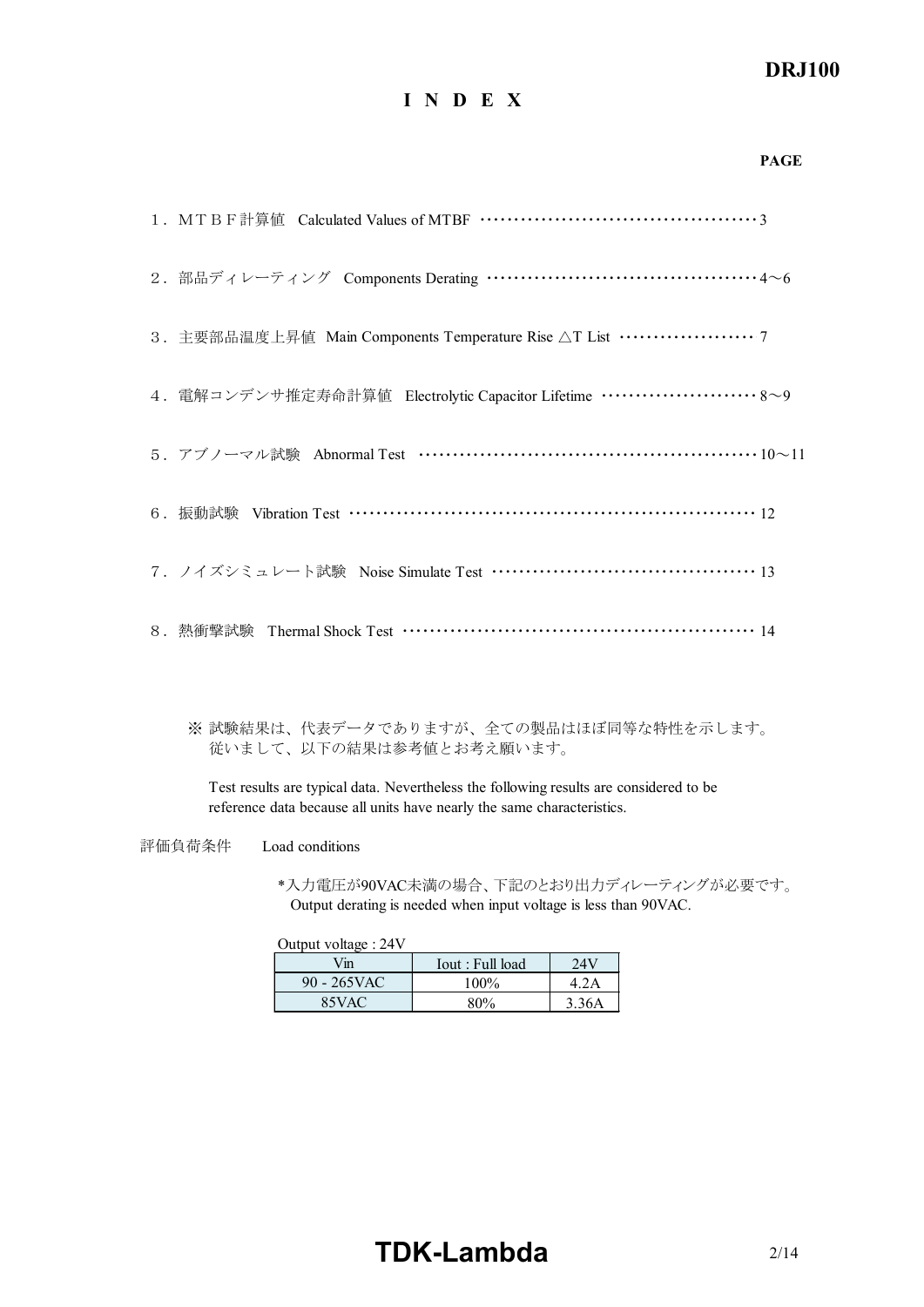### 1.**MTBF**計算値 **Calculated Values of MTBF**

### **MODEL : DRJ100-24-1**

### **(1)** 算出方法 **Calculating Method**

JEITA (RCR-9102B)の部品点数法で算出されています。 それぞれの部品ごとに、部品故障率λGが与えられ、各々の点数によって決定されます。 Calculated based on part count reliability projection of JEITA (RCR-9102B). Individual failure rates  $\lambda$ G is given to each part and MTBF is calculated by the count of each part.

<算出式>

$$
MTBF = \frac{1}{\lambda_{equip}} \times 10^6 = \frac{1}{\sum_{i=1}^n n_i (\lambda_G \pi_Q)_i} \times 10^6
$$
 \nEif (Hours)

- $\lambda$ equip : 全機器故障率 (故障数/10<sup>6</sup>時間) Total Equipment Failure Rate (Failure  $/10^6$ Hours)
	- $\lambda$ G :i 番目の同属部品に対する故障率 (故障数/ $10^6$ 時間) Generic Failure Rate for The ith Generic Part (Failure  $/ 10^6$  Hours)
	- n<sup>i</sup> :i 番目の同属部品の個数 Quantity of ith Generic Part
	- n :異なった同属部品のカテゴリーの数 Number of Different Generic Part Categories
	- $\pi_{\Omega}$  :i 番目の同属部品に対する品質ファクタ ( $\pi_{\Omega}$ =1) Generic Quality Factor for The ith Generic Part  $(\pi_0=1)$

### **(2) MTBF**値 **MTBF Values**

GF : 地上、固定 (Ground, Fixed)

RCR-9102B

MTBF ≒  $229,424$  時間 (Hours)

**TDK-Lambda**  $3/14$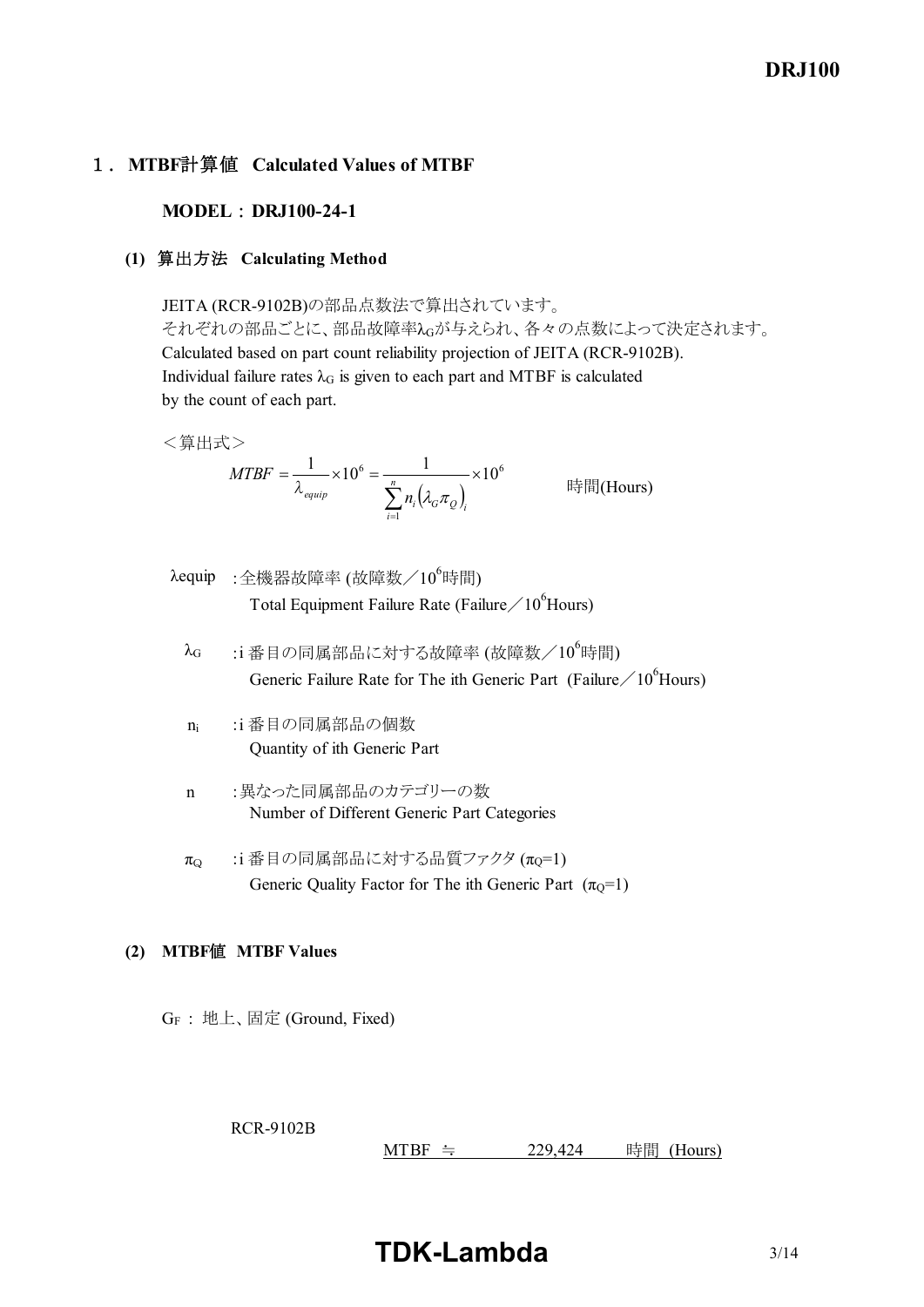### 2.部品ディレーティング **Components Derating**

### **MODEL** : **DRJ100**

#### **(1)** 算出方法 **Calculating Method**

(a) 測定方法 Measuring method

| ・取付方法           | :標準取付 : A                                 | ・周囲温度                      | :55°C           |
|-----------------|-------------------------------------------|----------------------------|-----------------|
| Mounting method | Standard mounting : A Ambient temperature |                            |                 |
| ・入力電圧           | : $100$ , $230$ VAC                       | ・出力電圧、電流                   | : Typ., $100\%$ |
| Input voltage   |                                           | Output voltage $&$ current |                 |

#### (b) 半導体 Semiconductors

 ケース温度、消費電力、熱抵抗より使用状態の接合点温度を求め 最大定格、接合点温度との比較を求めました。 Compared with maximum junction temperature and actual one which is calculated based on case temperature, power dissipation and thermal impedance.

(c) IC、抵抗、コンデンサ等 IC, Resistors, Capacitors, etc.

 周囲温度、使用状態、消費電力など、個々の値は設計基準内に入っています。 Ambient temperature, operating condition, power dissipation and so on are within derating criteria.

(d) 熱抵抗算出方法 Calculating method of thermal impedance

| $\theta$ j – c = $\frac{I(j(max)) - Tc}{}$ | $\theta$ j – $l = \frac{Tj(max) - Tl}{r}$ |
|--------------------------------------------|-------------------------------------------|
| Pj(max)                                    | Pj(max)                                   |

Tc :ディレーティングの始まるケース温度 一般に25℃ Case Temperature at Start Point of Derating;25℃ in General

| T1                              | :ディレーティングの始まるリード温度 一般に25℃<br>Lead Temperature at Start Point of Derating; 25°C in General |
|---------------------------------|-------------------------------------------------------------------------------------------|
| Pj(max)                         | :最大接合点(チャネル)損失<br>(Pch(max)) Maximum Junction (channel) Dissipation                       |
| Tj(max)                         | :最大接合点(チャネル)温度<br>(Tch(max)) Maximum Junction (channel) Temperature                       |
| $\theta$ j-c<br>$(\theta$ ch-c) | :接合点(チャネル)からケースまでの熱抵抗<br>Thermal Impedance between Junction (channel) and Case            |
| $\theta$ j-l<br>$(\theta$ ch-l) | :接合点(チャネル)からリードまでの熱抵抗<br>Thermal Impedance between Junction (channel) and Lead            |
| $\theta$ j-a                    | :接合点から周囲までの熱抵抗<br>Thermal Impedance between Junction and Ambient                          |

## **TDK-Lambda**  $4/14$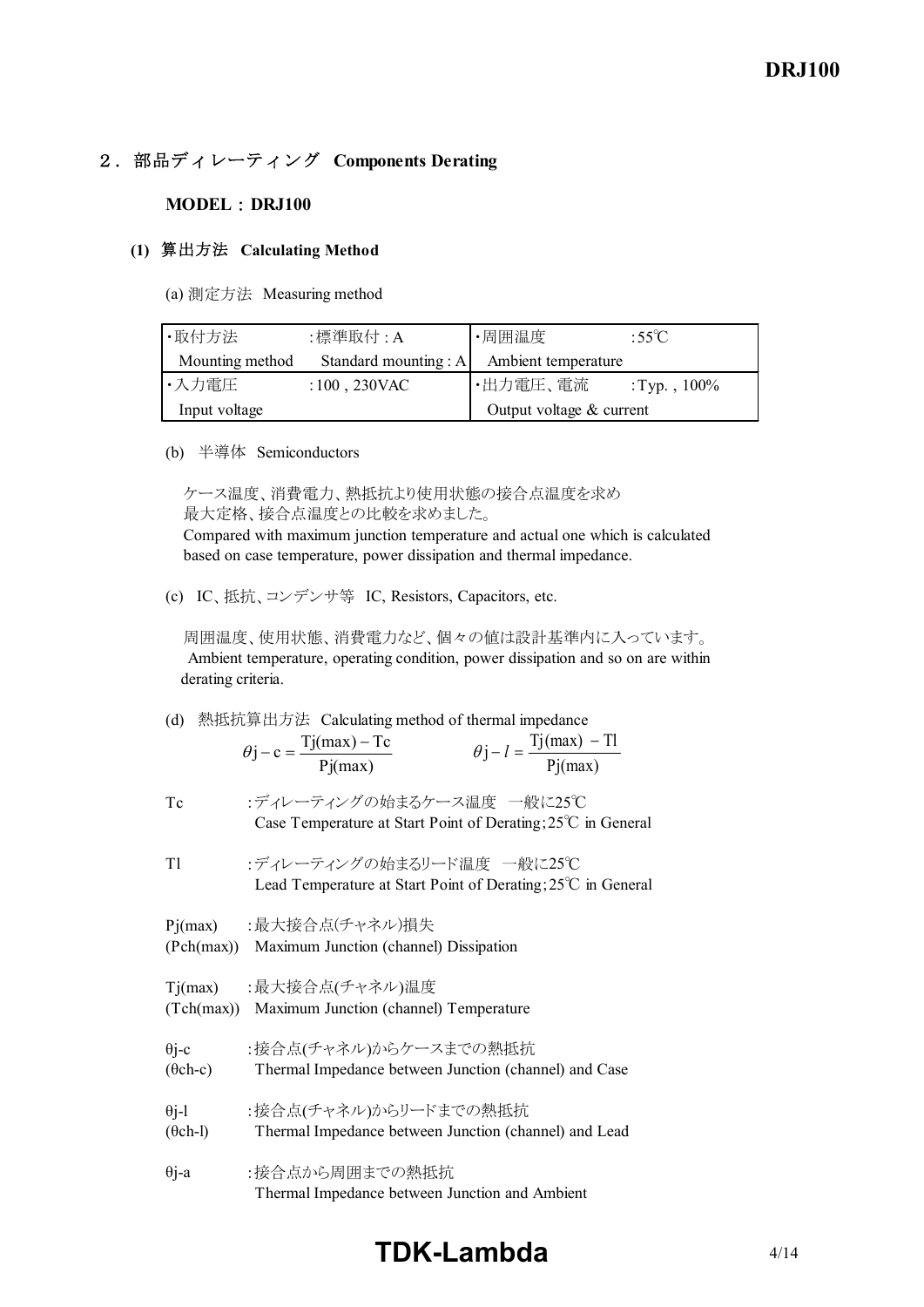### **(2)** 部品ディレーティング表 **Components Derating List**

| 部品番号<br>Location No.      | $\text{Vo} = 24\text{V}$                          | $Ta = 55^{\circ}C$<br>$V$ in = 100VAC<br>$I_0 = 4.2A$ |                       |  |  |  |  |  |
|---------------------------|---------------------------------------------------|-------------------------------------------------------|-----------------------|--|--|--|--|--|
| Q1<br>IPA60R199CP         | Tch (max) = $150^{\circ}$ C<br>$Pch = 1.12 W$     | $\theta$ ch-c = 3.7 °C/W<br>$\Delta$ Tc = 39.0 °C     | $Tc = 94.0$ °C        |  |  |  |  |  |
| <b>INFINEON</b>           | Tch = Tc + (( $\theta$ ch-c) × Pch) = 98.1 °C     |                                                       |                       |  |  |  |  |  |
|                           | D.F. = $65.4\%$                                   |                                                       |                       |  |  |  |  |  |
| Q2                        | Tch (max) = $150^{\circ}$ C                       | $\theta$ ch-c = 2.78 °C/W                             |                       |  |  |  |  |  |
| <b>TK8A65D</b>            | $Pch = 2.02 W$                                    | $\Delta$ Tc = 72.7 °C                                 | $Tc = 127.7^{\circ}C$ |  |  |  |  |  |
| <b>TOSHIBA</b>            | Tch = Tc + (( $\theta$ ch-c) × Pch) = 133.3 °C    |                                                       |                       |  |  |  |  |  |
|                           | D.F. = $88.9\%$                                   |                                                       |                       |  |  |  |  |  |
| D <sub>1</sub>            | Tj (max) = 150 °C                                 | $\theta$ j-c = 5.5 °C/W                               |                       |  |  |  |  |  |
| D3SB60                    | $Pj = 2.41 W$                                     | $\Delta$ Tc = 53.4 °C                                 | $Tc = 108.4$ °C       |  |  |  |  |  |
| <b>SHINDENGEN</b>         | $Tj = Tc + ((\theta j - c) \times Pj) = 121.7$ °C |                                                       |                       |  |  |  |  |  |
|                           | $D.F. = 81.1 \%$                                  |                                                       |                       |  |  |  |  |  |
| D51                       | Tj (max) = 175 °C                                 | $\theta$ j-c = 1.5 °C/W                               |                       |  |  |  |  |  |
| STPS30150CW               | $Pi = 3.15 W$                                     | $\Delta$ Tc = 75.0 °C                                 | $Tc = 130.0$ °C       |  |  |  |  |  |
| ST MICRO.                 | $Tj = Tc + ((\theta j - c) \times Pj) = 134.7$ °C |                                                       |                       |  |  |  |  |  |
|                           | $D.F. = 77.0 \%$                                  |                                                       |                       |  |  |  |  |  |
| D <sub>10</sub> 3         | Tj (max) = $150^{\circ}$ C                        | $\theta$ j-c = 4.0 °C/W                               |                       |  |  |  |  |  |
| DE5L60U                   | $P_1 = 0.879$ W                                   | $\Delta$ Tc = 48.5 °C                                 | Tc = $103.5$ °C       |  |  |  |  |  |
| <b>SHINDENGEN</b>         | $Tj = Tc + ((\theta j - c) \times Pj) = 107.0$ °C |                                                       |                       |  |  |  |  |  |
|                           | $D.F. = 71.3 \%$                                  |                                                       |                       |  |  |  |  |  |
| D <sub>105</sub>          | Tj (max) = $150^{\circ}$ C                        | $\theta$ j-l = 23.0 °C/W                              |                       |  |  |  |  |  |
| D1F60                     | $Pj = 5.72$ mW                                    | $\Delta T = 66.3$ °C                                  | $T = 121.3 °C$        |  |  |  |  |  |
| <b>SHINDENGEN</b>         | $Tj = TI + ((\theta j - l) \times Pj) = 121.4 °C$ |                                                       |                       |  |  |  |  |  |
|                           | D.F. = $81.0\%$                                   |                                                       |                       |  |  |  |  |  |
| D <sub>201</sub>          | T <sub>j</sub> (max) = 150 °C                     | $\theta$ j-a = 130 °C/W                               |                       |  |  |  |  |  |
| CRH01                     | $Pj = 18.6$ mW                                    | $\Delta$ Ta = 72.4 °C                                 | Ta = $127.4$ °C       |  |  |  |  |  |
| TOSHIBA                   | $Tj = Ta + ((\theta j - a) \times Pj) = 129.8 °C$ |                                                       |                       |  |  |  |  |  |
| PC102                     | D.F. = $86.5\%$<br>T <sub>1</sub> (max) = 125 °C  | $\theta$ j-c = 250 °C/W                               |                       |  |  |  |  |  |
|                           | $Pj = 1.25$ mW                                    | $\Delta Tc = 44.5$ °C                                 | $Tc = 99.5 °C$        |  |  |  |  |  |
| <b>TLP291(SE</b><br>(LED) | $Tj = Tc + ((\theta j - c) \times Pj) = 99.8$ °C  |                                                       |                       |  |  |  |  |  |
| <b>TOSHIBA</b>            | D.F. = 79.9 $\%$                                  |                                                       |                       |  |  |  |  |  |
| PC102                     | Tj (max) = 125 °C                                 | $\theta$ j-c = 250 °C/W                               |                       |  |  |  |  |  |
| <b>TLP291(SE</b>          | $Pj = 2.4$ mW                                     | $\Delta Tc = 44.5$ °C                                 | Tc = 99.5 °C          |  |  |  |  |  |
| (TRANSISTOR)              | $Tj = Tc + ((\theta j - c) \times Pj) = 100.1$ °C |                                                       |                       |  |  |  |  |  |
| <b>TOSHIBA</b>            | $D.F. = 80.1 \%$                                  |                                                       |                       |  |  |  |  |  |

MODEL : DRJ100-24-1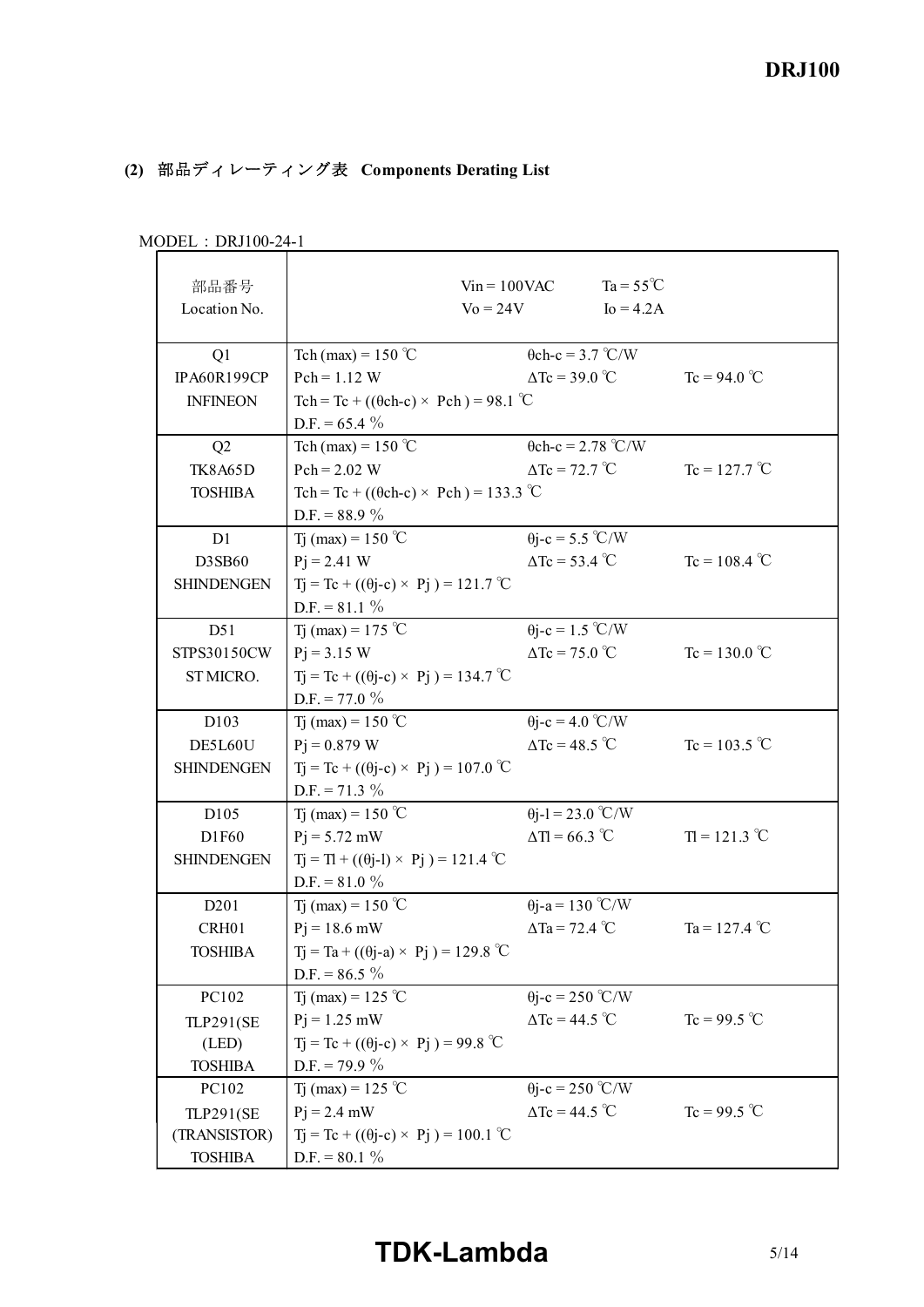$\overline{\phantom{0}}$ 

| 部品番号<br>Location No.                                        |                                                                                                                         | $V$ in = 230VAC<br>$\text{Vo} = 24\text{V}$ | $Ta = 55^{\circ}C$<br>$I_0 = 4.2A$                                              |                 |
|-------------------------------------------------------------|-------------------------------------------------------------------------------------------------------------------------|---------------------------------------------|---------------------------------------------------------------------------------|-----------------|
| Q1<br>IPA60R199CP<br><b>INFINEON</b>                        | Tch (max) = $150^{\circ}$ C<br>$Pch = 1.50 W$<br>Tch = Tc + (( $\theta$ ch-c) × Pch) = 96.5 °C<br>$D.F. = 64.3 \%$      |                                             | $\theta$ ch-c = 3.7 °C/W<br>$\Delta Tc = 35.9$ °C                               | $Tc = 90.9$ °C  |
| Q2<br><b>TK8A65D</b><br><b>TOSHIBA</b>                      | Tch (max) = $150^{\circ}$ C<br>$Pch = 2.02 W$<br>Tch = Tc + (( $\theta$ ch-c) × Pch) = 128.5 °C<br>$D.F. = 85.7 \%$     | $\Delta$ Tc = 67.9 °C                       | $\theta$ ch-c = 2.78 °C/W                                                       | $Tc = 122.9$ °C |
| D1<br>D3SB60<br><b>SHINDENGEN</b>                           | T <sub>j</sub> (max) = 150 °C<br>$Pi = 1.05 W$<br>$Tj = Tc + ((\theta j - c) \times Pj) = 88.6 °C$<br>D.F. = $59.1\%$   |                                             | $\theta$ j-c = 5.5 °C/W<br>$\Delta Tc = 27.8$ °C                                | $Tc = 82.8 °C$  |
| D51<br>STPS30150CW<br>ST MICRO.                             | Tj (max) = 175 °C<br>$Pi = 3.15 W$<br>$Tj = Tc + ((\theta j - c) \times Pj) = 129.1$ °C<br>$D.F. = 73.8 \%$             |                                             | $\theta$ j-c = 1.5 °C/W<br>$\Delta Tc = 69.4$ °C                                | $Tc = 124.4 °C$ |
| D <sub>103</sub><br>DE5L60U<br><b>SHINDENGEN</b>            | T <sub>1</sub> (max) = 150 °C<br>$Pi = 0.879$ W<br>$Tj = Tc + ((\theta j - c) \times Pj) = 97.9$ °C<br>D.F. = $65.3 \%$ |                                             | $\theta$ j-c = 4.0 °C/W<br>$\Delta Tc = 39.4 \text{ °C}$ $Tc = 94.4 \text{ °C}$ |                 |
| D105<br>D1F60<br><b>SHINDENGEN</b>                          | Tj (max) = 150 °C<br>$Pi = 5.72$ mW<br>$Tj = Tl + ((\theta j - l) \times Pj) = 116.7$ °C<br>$D.F. = 77.8 \%$            |                                             | $\theta$ j-l = 23.0 °C/W<br>$\Delta T = 61.6$ °C                                | $T = 116.6 °C$  |
| D <sub>201</sub><br>CRH01<br><b>TOSHIBA</b>                 | Tj (max) = $150^{\circ}$ C<br>$Pj = 21.7$ mW<br>$Tj = Ta + ((\theta j - a) \times Pj) = 124.7 °C$<br>$D.F. = 83.1 \%$   |                                             | $\theta$ j-a = 130 °C/W<br>$\Delta$ Ta = 66.9 °C                                | Ta = 121.9 °C   |
| PC102<br>TLP291(SE<br>(LED)<br><b>TOSHIBA</b>               | T <sub>1</sub> (max) = 125 °C<br>$Pj = 1.25$ mW<br>$Tj = Tc + ((\theta j - c) \times Pj) = 92.9$ °C<br>$D.F. = 74.3 \%$ | $\Delta Tc = 37.6 °C$                       | $\theta$ j-c = 250 °C/W                                                         | Tc = 92.6 °C    |
| PC102<br><b>TLP291(SE</b><br>(TRANSISTOR)<br><b>TOSHIBA</b> | Tj (max) = 125 °C<br>$Pj = 2.4$ mW<br>$Tj = Tc + ((\theta j - c) \times Pj) = 93.2$ °C<br>$D.F. = 74.6 \%$              | $\Delta$ Tc = 37.6 °C                       | $\theta$ j-c = 250 °C/W                                                         | Tc = 92.6 °C    |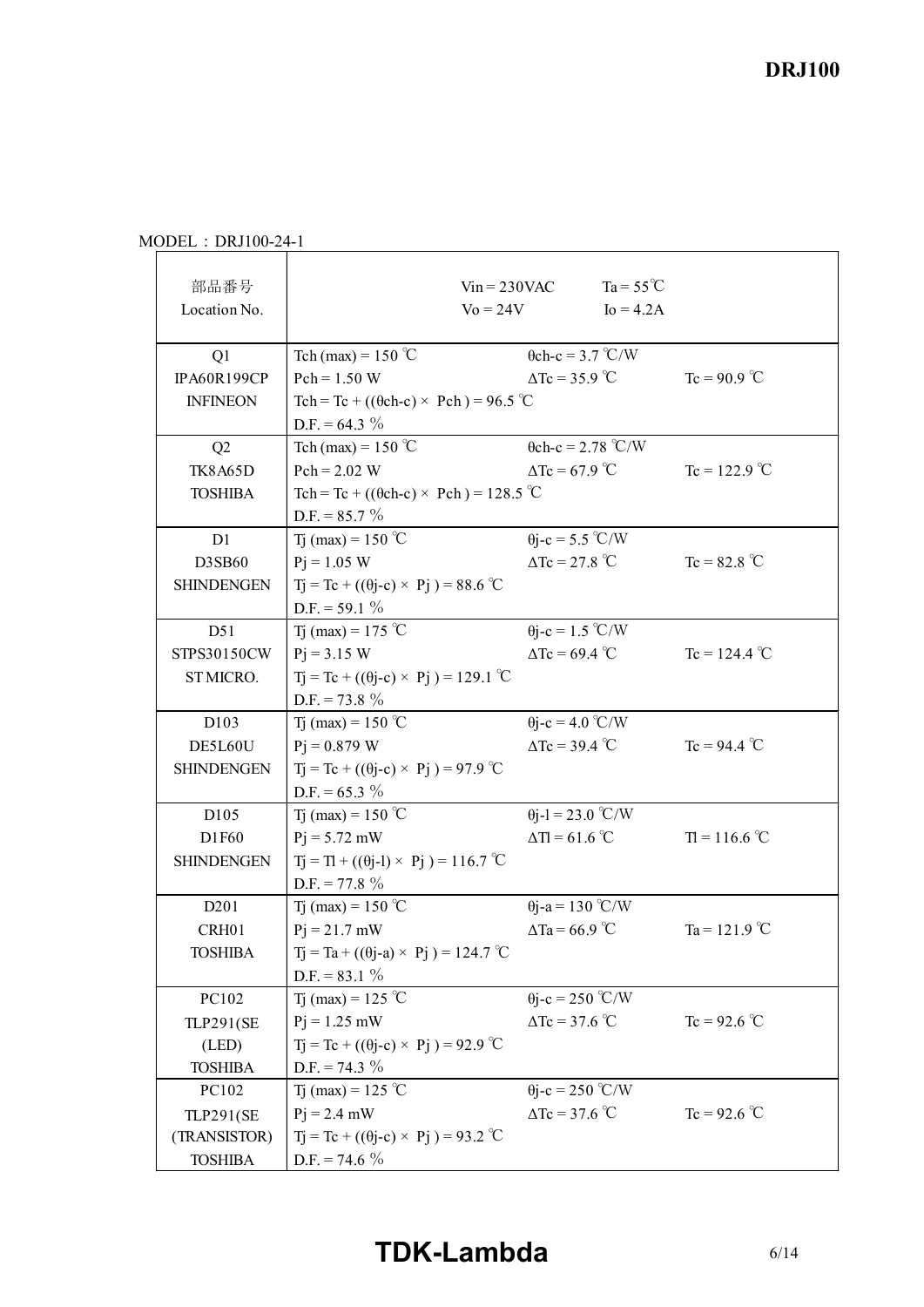### 3.主要部品温度上昇値 **Main Components Temperature Rise** △**T List**

### **MODEL : DRJ100-24-1**

### **(1)** 測定条件 **Measuring Conditions**

|                                                               |                                            | Mounting A                                                                      |                                                | Mounting B                                                         |  |  |  |  |  |  |  |  |
|---------------------------------------------------------------|--------------------------------------------|---------------------------------------------------------------------------------|------------------------------------------------|--------------------------------------------------------------------|--|--|--|--|--|--|--|--|
| 取付方法<br>Mounting Method<br>(標準取付:A)<br>(Standard Mounting: A) | $\overline{+V}$ $\overline{+V}$<br>4 illin | $\leftarrow$ OUTPUT<br>O<br>$\circ$<br>DIN<br><b>RAIL</b><br>$\leftarrow$ INPUT | N<br>$\circ$<br>88888888<br>∩<br><u>A A A+</u> | $\vdash$ INPUT<br>OD.<br>DIN<br><b>RAIL</b><br>$\leftarrow$ output |  |  |  |  |  |  |  |  |
| 入力電圧 Vin                                                      |                                            |                                                                                 |                                                |                                                                    |  |  |  |  |  |  |  |  |
|                                                               |                                            |                                                                                 |                                                |                                                                    |  |  |  |  |  |  |  |  |
| Input Voltage                                                 | 100VAC                                     | 230VAC                                                                          | 100VAC                                         | 230VAC                                                             |  |  |  |  |  |  |  |  |
| 出力電圧 Vo                                                       |                                            |                                                                                 |                                                |                                                                    |  |  |  |  |  |  |  |  |
| Output Voltage                                                |                                            |                                                                                 | 24VDC                                          |                                                                    |  |  |  |  |  |  |  |  |
| 出力電流 Io                                                       |                                            |                                                                                 |                                                |                                                                    |  |  |  |  |  |  |  |  |
| <b>Output Current</b>                                         | $4.2A(100\%)$                              |                                                                                 |                                                |                                                                    |  |  |  |  |  |  |  |  |

### **(2)** 測定結果 **Measuring Results**

|                  |                        | $\Delta T$ Temperature Rise (°C) |                  |                  |                    |  |  |  |  |  |  |
|------------------|------------------------|----------------------------------|------------------|------------------|--------------------|--|--|--|--|--|--|
|                  | 出力ディレーティング             | $I_0 = 100\%$                    |                  |                  |                    |  |  |  |  |  |  |
|                  | <b>Output Derating</b> | Ta= $55^{\circ}$ C               |                  |                  | Ta= $40^{\circ}$ C |  |  |  |  |  |  |
| 部品番号             | 部品名                    |                                  | 取付方向: Mounting A | 取付方向: Mounting B |                    |  |  |  |  |  |  |
| Location No.     | Part name              | $Vin$ : 100VAC                   | Vin: 230VAC      | $Vin:100$ VAC    | Vin: 230VAC        |  |  |  |  |  |  |
| Q1               | <b>MOS FET</b>         | 39.0                             | 35.9             | 55.0             | 51.8               |  |  |  |  |  |  |
| Q2               | <b>BRIDGE DIODE</b>    | 72.7                             | 67.9             | 58.5             | 58.3               |  |  |  |  |  |  |
| D1               | <b>DIODE</b>           | 53.4                             | 27.8             | 70.0             | 47.4               |  |  |  |  |  |  |
| D51              | S.B.D.                 | 75.0                             | 69.4             | 61.0             | 61.7               |  |  |  |  |  |  |
| D <sub>103</sub> | <b>DIODE</b>           | 48.5                             | 39.4             | 68.1             | 57.9               |  |  |  |  |  |  |
| D <sub>105</sub> | <b>DIODE</b>           | 66.3                             | 61.6             | 44.9             | 45.0               |  |  |  |  |  |  |
| D <sub>201</sub> | <b>DIODE</b>           | 72.4                             | 66.9             | 58.1             | 58.5               |  |  |  |  |  |  |
| PC102            | PHOTO COUPLER          | 44.5                             | 37.6             | 44.9             | 42.7               |  |  |  |  |  |  |
| T1               | <b>TRANS</b>           | 74.4                             | 69.0             | 58.3             | 58.4               |  |  |  |  |  |  |
| L31              | <b>CHOKE COIL</b>      | 18.5                             | 11.8             | 21.8             | 17.0               |  |  |  |  |  |  |
| L1               | <b>BALUN</b>           | 48.4                             | 19.7             | 61.0             | 35.8               |  |  |  |  |  |  |
| L4               | <b>CHOKE COIL</b>      | 45.0                             | 31.4             | 61.4             | 49.0               |  |  |  |  |  |  |
| L71              | <b>BALUN</b>           | 30.4                             | 26.4             | 24.8             | 24.2               |  |  |  |  |  |  |
| C <sub>5</sub>   | E.CAP.                 | 38.2                             | 32.3             | 44.0             | 41.1               |  |  |  |  |  |  |
| C <sub>6</sub>   | E.CAP.                 | 49.5                             | 43.4             | 48.6             | 46.9               |  |  |  |  |  |  |
| C51              | E.CAP.                 | 41.8                             | 36.3             | 24.9             | 25.2               |  |  |  |  |  |  |
| C52              | E.CAP.                 | 38.2                             | 30.9             | 32.4             | 31.7               |  |  |  |  |  |  |
| C73              | E.CAP.                 | 20.8                             | 17.4             | 13.8             | 14.0               |  |  |  |  |  |  |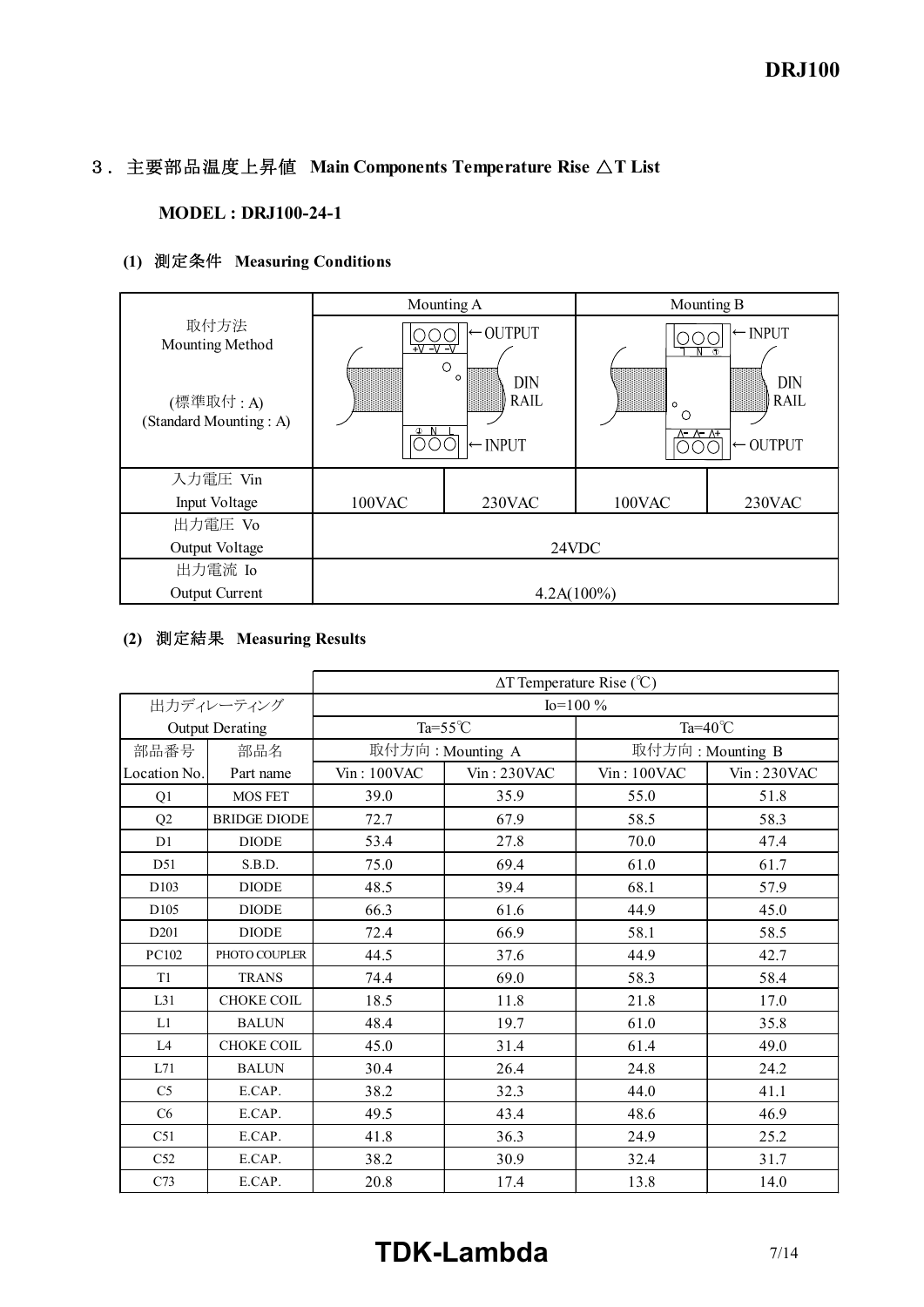

上記推定寿命は、弊社計算方法により算出した値であり、封口ゴムの劣化等の影響を含めておりません。 The lifetime is calculated based on our method and doesn't include the seal rubber degradation effect etc. 電解コンデンサの寿命は15年が上限となります。

The upper limit of the Electolytic Capacitors lifetime are 15 years.

# **TDK-Lambda** 8/14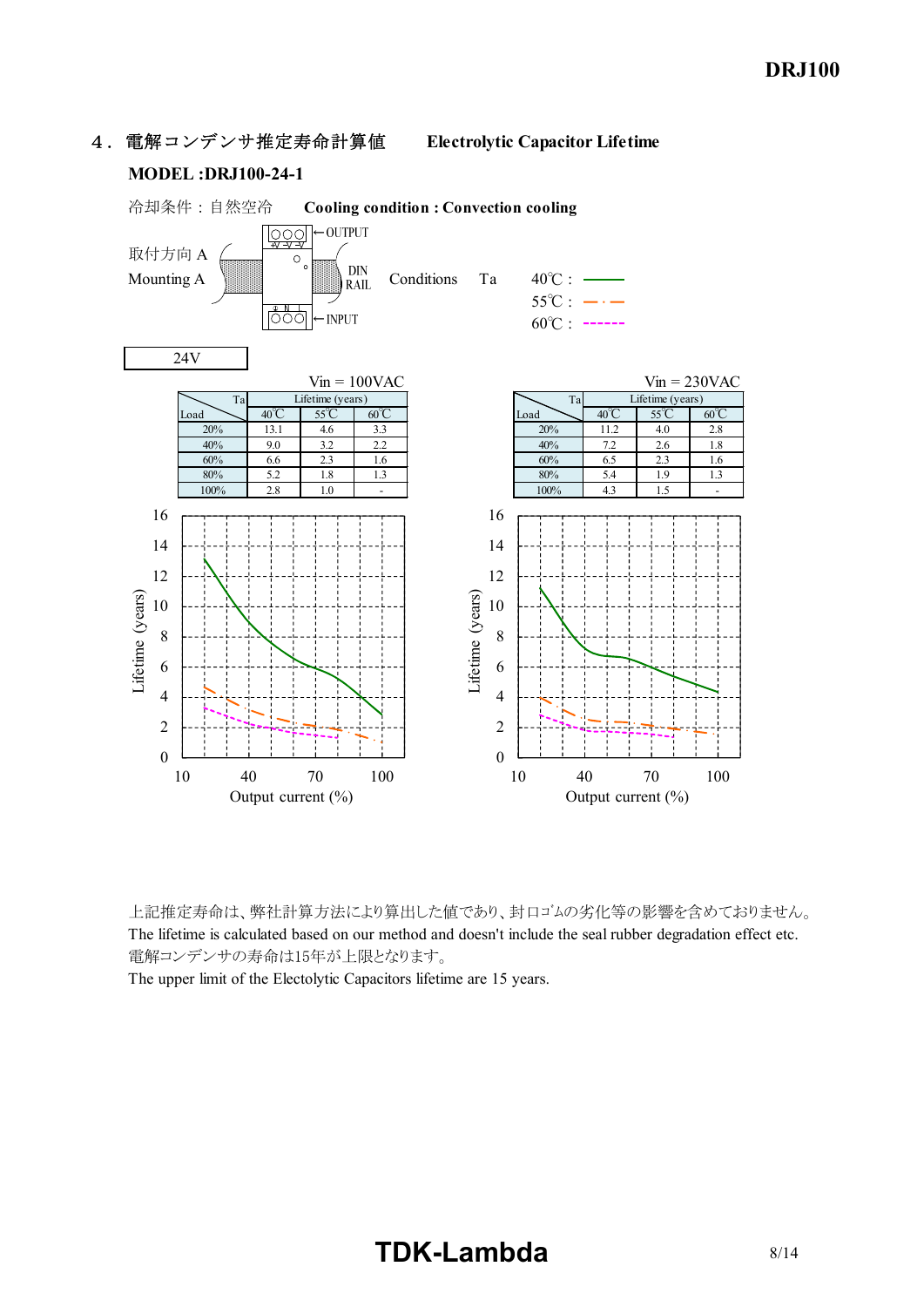

#### **MODEL :DRJ100-24-1**

上記推定寿命は、弊社計算方法により算出した値であり、封口ゴムの劣化等の影響を含めておりません。 The lifetime is calculated based on our method and doesn't include the seal rubber degradation effect etc. 電解コンデンサの寿命は15年が上限となります。

The upper limit of the Electolytic Capacitors lifetime are 15 years.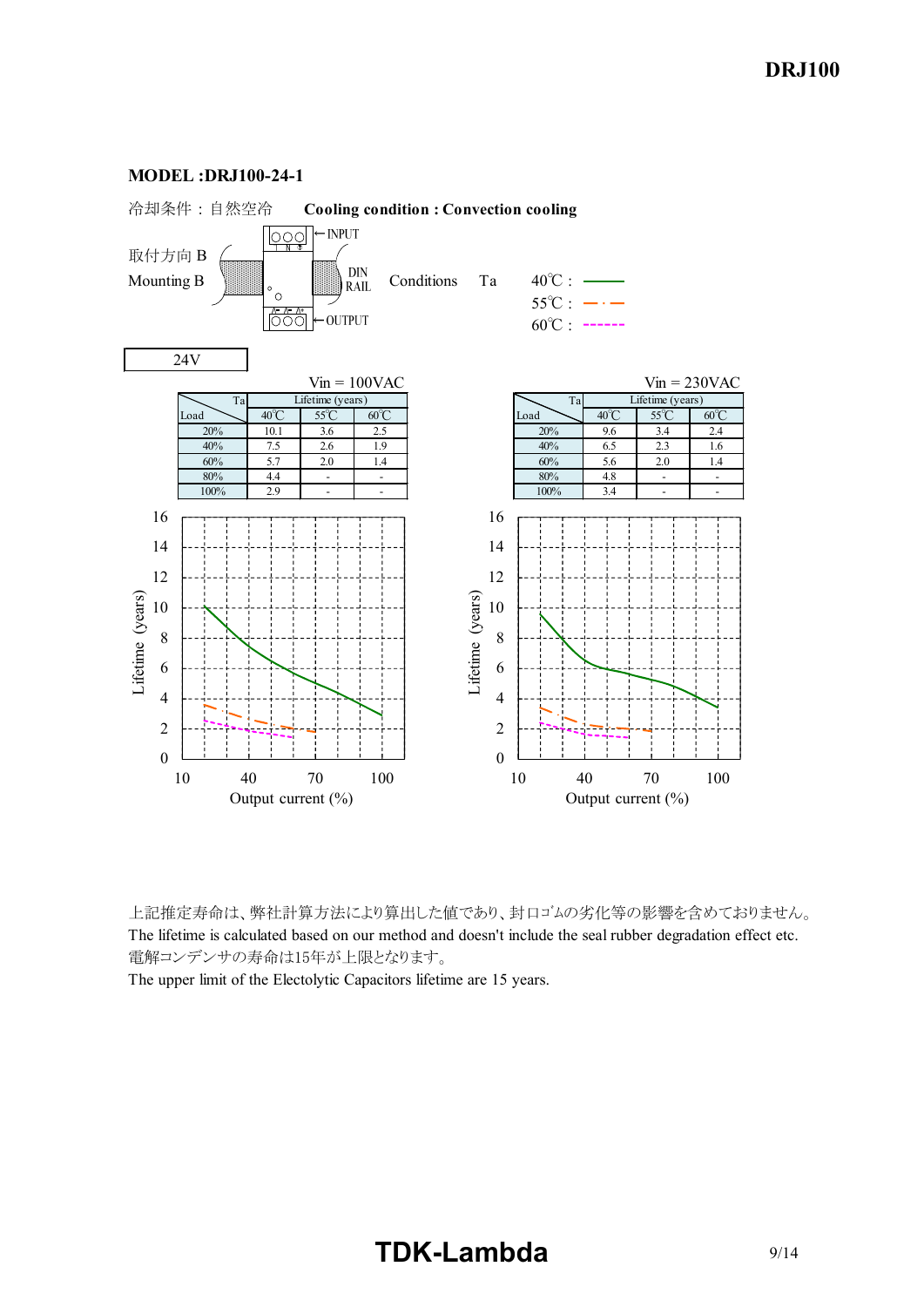### 5.アブノーマル試験 **Abnormal Test**

### **MODEL : DRJ100-24-1**

### **(1)** 試験条件 **Test Conditions** Input : 230VAC Output : 24V, 4.2A Ta : 25℃

### **(2)** 試験結果 **Test Results**

|                |                 | (Da: Damaged)                 |             |                                                    |                       |             |             |           |           |             |                                      |                                                    |                                         |                         |                               |                         |                                           |
|----------------|-----------------|-------------------------------|-------------|----------------------------------------------------|-----------------------|-------------|-------------|-----------|-----------|-------------|--------------------------------------|----------------------------------------------------|-----------------------------------------|-------------------------|-------------------------------|-------------------------|-------------------------------------------|
|                |                 | Test<br>Test position<br>mode |             |                                                    |                       |             |             |           |           |             |                                      |                                                    | Test result                             |                         |                               |                         |                                           |
|                |                 |                               |             |                                                    | a                     | $\mathbf b$ | $\mathbf c$ | ${\rm d}$ | ${\rm e}$ | $\mathbf f$ | $\mathbf{g}$                         | $\boldsymbol{h}$                                   | $\mathbf{i}$                            |                         | $\mathbf k$                   | 1                       |                                           |
| No.            | 部品No.           | 試験端子                          | シ<br>ヨ<br>Ь | 才<br>$\overline{\phantom{a}}$<br>プ<br>$\checkmark$ | 発<br>火                | 発<br>煙      | 破<br>裂      | 異<br>臭    | 赤<br>熱    | 破<br>損      | ヒ<br>$\mathrel{\sqsupset}$<br>ズ<br>断 | $\circ$<br>$\overline{\mathrm{V}}$<br>$\mathbf{P}$ | $\circ$<br>$\mathcal{C}$<br>$\mathbf P$ | 出<br>力<br>断             | 変<br>化<br>$\vec{z}$<br>$\cup$ | そ<br>$\mathcal{D}$<br>他 | 記事                                        |
|                | Location<br>No. | Test<br>point                 | Short       | Open                                               | $\operatorname{Fire}$ | Smoke       | Burst       | Smell     | Red hot   | Damaged     | blown<br>Fuse                        |                                                    |                                         | output<br>$\frac{1}{2}$ | change<br>$\overline{S}$      | Others                  | Note                                      |
| 1              | Q1              | $D-S$                         | $\bigcirc$  |                                                    |                       |             |             |           |           | $\bigcirc$  | $\bigcirc$                           |                                                    |                                         | $\bigcirc$              |                               |                         | Da: F31, D1, Z101, R104                   |
| 2              |                 | $D-G$                         | $\bigcirc$  |                                                    |                       |             |             |           |           | $\bigcirc$  | $\bigcirc$                           |                                                    |                                         | $\bigcirc$              |                               |                         | Da: F31, D1, Z101, Q1<br>R104, A101, A102 |
| $\overline{3}$ |                 | $G-S$                         | $\bigcirc$  |                                                    |                       |             |             |           |           |             |                                      |                                                    |                                         |                         |                               | O                       | 力率低下<br>Power factor down                 |
| $\overline{4}$ |                 | D                             |             | $\bigcirc$                                         |                       |             |             |           |           |             |                                      |                                                    |                                         |                         |                               | O                       | 力率低下<br>Power factor down                 |
| 5              |                 | S                             |             | ◯                                                  |                       |             |             |           |           |             |                                      |                                                    |                                         |                         |                               | $\bigcirc$              | 力率低下<br>Power factor low                  |
| 6              |                 | $\mathbf G$                   |             | $\bigcirc$                                         |                       |             |             |           |           | $\bigcirc$  | $\bigcirc$                           |                                                    |                                         | $\bigcirc$              |                               |                         | Da: F31, Q1, R104, Z101                   |
| $\overline{7}$ | Q2              | $D-S$                         | $\bigcirc$  |                                                    |                       |             |             |           |           | $\bigcirc$  | $\bigcirc$                           |                                                    |                                         | O                       |                               |                         | Da: F31, D103, Z103,<br>R111, A101, A102  |
| $8\,$          |                 | $D-G$                         | $\bigcirc$  |                                                    |                       |             |             |           |           | $\bigcirc$  | $\bigcirc$                           |                                                    |                                         | $\bigcirc$              |                               |                         | Da:F31,Z102,Z103,Q2<br>R111, D103, A102   |
| 9              |                 | $G-S$                         | $\bigcirc$  |                                                    |                       |             |             |           |           |             |                                      |                                                    |                                         | $\bigcirc$              |                               |                         |                                           |
| $10\,$         |                 | $\mathbf D$                   |             | O                                                  |                       |             |             |           |           |             |                                      |                                                    |                                         | $\bigcirc$              |                               |                         |                                           |
| 11             |                 | $\mathbf S$                   |             | $\bigcirc$                                         |                       |             |             |           |           |             |                                      |                                                    |                                         | $\bigcirc$              |                               |                         |                                           |
| 12             |                 | G                             |             | $\bigcirc$                                         |                       |             |             |           |           |             |                                      |                                                    |                                         | $\bigcirc$              |                               |                         |                                           |
| 13             | D <sub>1</sub>  | $AC-AC$                       | $\bigcirc$  |                                                    |                       |             |             |           |           | $\bigcirc$  | $\bigcirc$                           |                                                    |                                         | $\bigcirc$              |                               |                         | Da: F31                                   |
| 14             |                 | $DC-DC$                       | $\bigcirc$  |                                                    |                       |             |             |           |           | $\bigcirc$  | $\bigcirc$                           |                                                    |                                         | $\bigcirc$              |                               |                         | Da: F31                                   |
| 15             |                 | $AC-DC$                       | $\bigcirc$  |                                                    |                       |             |             |           |           | $\bigcirc$  | $\bigcirc$                           |                                                    |                                         | $\bigcirc$              |                               |                         | Da: F31                                   |
| 16             |                 | $\mathbf{A}\mathbf{C}$        |             | $\bigcirc$                                         |                       |             |             |           |           |             |                                      |                                                    |                                         | $\bigcirc$              |                               |                         |                                           |
| $17\,$         |                 | $DC$                          |             | $\bigcirc$                                         |                       |             |             |           |           |             |                                      |                                                    |                                         | $\bigcirc$              |                               |                         |                                           |
| 18             | D51             | $A-K$                         | $\bigcirc$  |                                                    |                       |             |             |           |           |             |                                      |                                                    |                                         | $\bigcap$               |                               |                         |                                           |
| 19             |                 | A                             |             | $\bigcirc$                                         |                       |             |             |           |           |             |                                      |                                                    |                                         |                         |                               | О                       | 入力電力増加<br>Input power increase            |
| 20             |                 | K                             |             | O                                                  |                       |             |             |           |           |             |                                      |                                                    |                                         | O                       |                               |                         |                                           |
| 21             | D103            | $A-K$                         | $\bigcirc$  |                                                    |                       |             |             |           |           |             |                                      |                                                    |                                         |                         |                               | $\bigcirc$              | 入力電力増加<br>Input power increase            |
| 22             |                 | $A/K$                         |             | $\bigcirc$                                         |                       |             |             |           |           | $\bigcirc$  | $\bigcirc$                           |                                                    |                                         | $\bigcirc$              |                               |                         | Da: F31, Q1, R104, Z101                   |
| 23             | D105            | $A-K$                         | $\bigcirc$  |                                                    |                       |             |             |           |           |             |                                      |                                                    |                                         | $\bigcirc$              |                               |                         |                                           |
| 24             |                 | $\mathbf{A/K}$                |             | $\bigcirc$                                         |                       |             |             |           |           |             |                                      |                                                    |                                         |                         | $\bigcirc$                    |                         |                                           |

# **TDK-Lambda** 10/14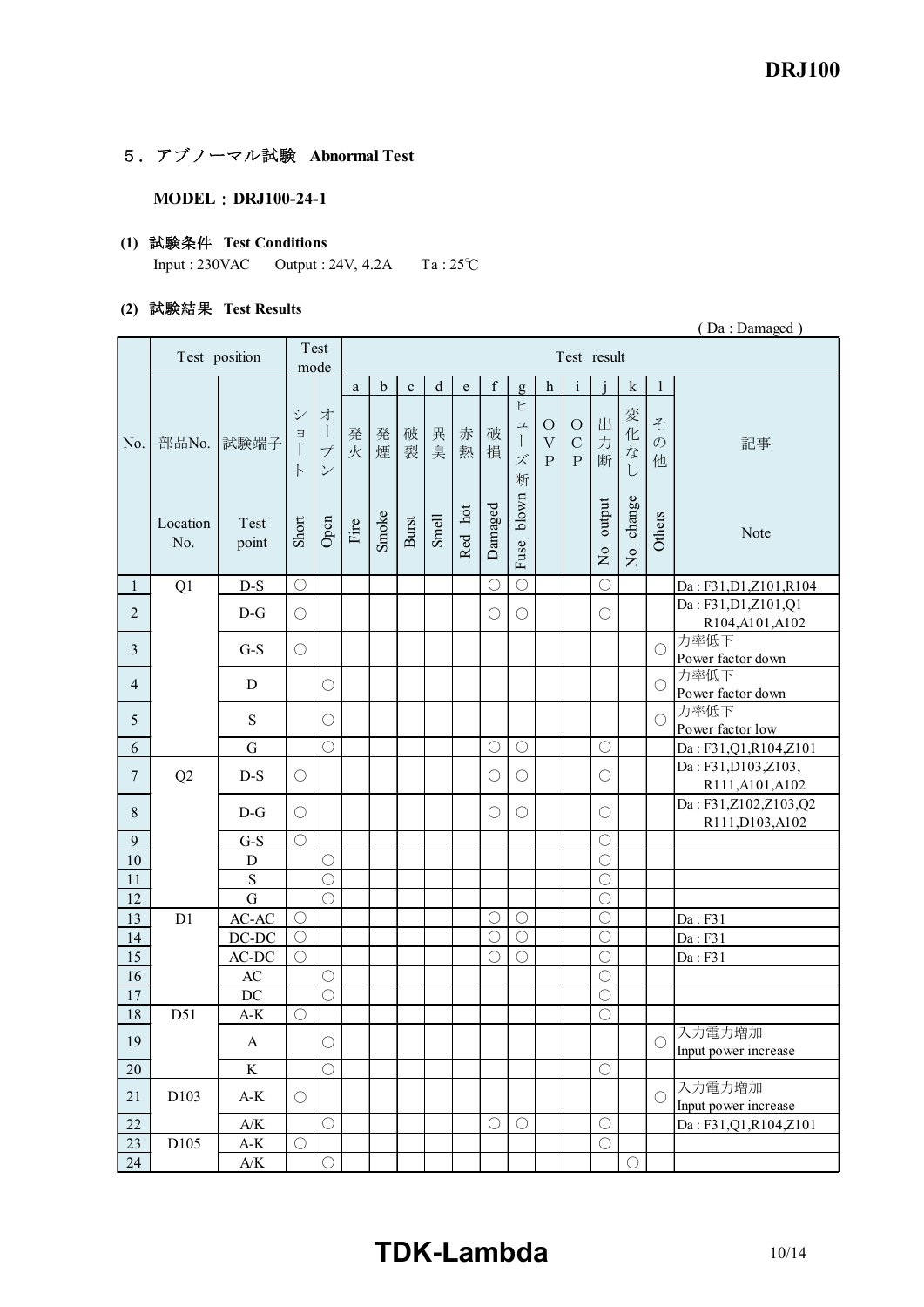|              | (Da: Damaged)   |                    |                               |                          |                       |             |             |        |         |             |                                                           |                                        |                                          |                          |                          |                         |                                   |
|--------------|-----------------|--------------------|-------------------------------|--------------------------|-----------------------|-------------|-------------|--------|---------|-------------|-----------------------------------------------------------|----------------------------------------|------------------------------------------|--------------------------|--------------------------|-------------------------|-----------------------------------|
|              |                 | Test position      |                               | Test<br>mode             |                       | Test result |             |        |         |             |                                                           |                                        |                                          |                          |                          |                         |                                   |
|              |                 |                    |                               |                          | $\mathbf{a}$          | b           | $\mathbf c$ | d      | e       | $\mathbf f$ | g                                                         | $\boldsymbol{h}$                       | $\mathbf{i}$                             |                          | $\mathbf k$              | $\mathbf{l}$            |                                   |
| No.          | 部品No.           | 試験端子               | $\ddot{\checkmark}$<br>ヨ<br>F | 才<br>プ<br>$\mathcal V$   | 発<br>火                | 発<br>煙      | 破<br>裂      | 異<br>臭 | 赤<br>熱  | 破<br>損      | ヒ<br>ユ<br>$\begin{array}{c} \hline \end{array}$<br>ズ<br>断 | $\circ$<br>$\mathbf V$<br>$\mathbf{P}$ | $\circ$<br>$\mathcal{C}$<br>$\mathbf{P}$ | 出<br>力<br>断              | 変<br>化<br>な<br>L         | そ<br>$\mathcal{O}$<br>他 | 記事                                |
|              | Location<br>No. | Test<br>point      | Short                         | Open                     | $\operatorname{Fire}$ | Smoke       | Burst       | Smell  | Red hot | Damaged     | blown<br>Fuse                                             |                                        |                                          | No output                | change<br>$\overline{R}$ | Others                  | Note                              |
| 25           | T1              | $1 - 3$            | $\bigcirc$                    |                          |                       |             |             |        |         |             |                                                           |                                        |                                          | $\bigcirc$               |                          |                         |                                   |
| 26           |                 | $3 - 4$            | $\bigcirc$                    |                          |                       |             |             |        |         | $\bigcirc$  | $\bigcirc$                                                |                                        |                                          | $\bigcirc$               |                          |                         | Da: F31,D1                        |
| 27           |                 | $4 - 5$            | $\bigcirc$                    |                          |                       |             |             |        |         |             |                                                           |                                        |                                          | $\bigcirc$               |                          |                         |                                   |
| 28           |                 | $5 - 6$            | $\bigcirc$                    |                          |                       |             |             |        |         |             |                                                           |                                        |                                          | $\bigcirc$               |                          |                         |                                   |
| 29           |                 | $9 - 10$           | $\bigcirc$                    |                          |                       |             |             |        |         |             |                                                           |                                        |                                          | $\bigcirc$               |                          |                         |                                   |
| $30\,$       |                 | 1/3/4/5            |                               | $\bigcirc$               |                       |             |             |        |         |             |                                                           |                                        |                                          | $\bigcirc$               |                          |                         |                                   |
| 31           |                 | 6                  |                               | $\bigcirc$<br>$\bigcirc$ |                       |             |             |        |         |             |                                                           |                                        |                                          |                          | $\bigcirc$               |                         |                                   |
| 32           |                 | 8/9/10/11          |                               |                          |                       |             |             |        |         |             |                                                           |                                        |                                          |                          | $\bigcirc$               |                         | 入力電力増加                            |
| 33           | L4              | $1-9$              | $\bigcirc$                    |                          |                       |             |             |        |         |             |                                                           |                                        |                                          |                          |                          | $\bigcirc$              | Input power increase              |
| 34           |                 | $4 - 5$            | $\bigcirc$                    |                          |                       |             |             |        |         |             |                                                           |                                        |                                          |                          |                          | $\bigcirc$              | 入力電力増加                            |
|              |                 |                    |                               |                          |                       |             |             |        |         |             |                                                           |                                        |                                          |                          |                          |                         | Input power increase              |
| 35           |                 | 1/9                |                               | O                        |                       |             |             |        |         |             |                                                           |                                        |                                          |                          |                          | $\bigcirc$              | 力率低下                              |
| 36           |                 | 4/5                |                               | $\bigcirc$               |                       |             |             |        |         |             |                                                           |                                        |                                          |                          | $\bigcirc$               |                         | Power factor down                 |
|              |                 |                    |                               |                          |                       |             |             |        |         |             |                                                           |                                        |                                          |                          |                          |                         | 出力リプル増加                           |
| 37           | L71             | $1-4$              | $\bigcirc$                    |                          |                       |             |             |        |         |             |                                                           |                                        |                                          |                          |                          | $\bigcirc$              | Output ripple increase            |
| 38           |                 | $2 - 3$            | $\bigcirc$                    |                          |                       |             |             |        |         |             |                                                           |                                        |                                          |                          |                          | $\bigcirc$              | 出力リプル増加                           |
|              |                 |                    |                               |                          |                       |             |             |        |         |             |                                                           |                                        |                                          |                          |                          |                         | Output ripple increase            |
| 39<br>$40\,$ |                 | $1 - 3$<br>$2 - 4$ | $\bigcirc$<br>$\bigcirc$      |                          |                       |             |             |        |         |             |                                                           |                                        |                                          | $\bigcirc$<br>$\bigcirc$ |                          |                         |                                   |
| 41           |                 | 1/4                |                               | $\bigcirc$               |                       |             |             |        |         |             |                                                           |                                        |                                          | $\bigcirc$               |                          |                         |                                   |
| 42           |                 | 2/3                |                               | $\bigcirc$               |                       |             |             |        |         |             |                                                           |                                        |                                          | $\bigcirc$               |                          |                         |                                   |
| 43           | C <sub>5</sub>  |                    | $\bigcirc$                    |                          |                       |             |             |        |         | $\bigcirc$  | $\bigcirc$                                                |                                        |                                          | $\bigcirc$               |                          |                         | Da : F31                          |
|              |                 |                    |                               |                          |                       |             |             |        |         |             |                                                           |                                        |                                          |                          |                          |                         | 間欠動作                              |
| 44           |                 |                    |                               | $\bigcirc$               |                       |             |             |        |         |             |                                                           |                                        |                                          |                          |                          | O                       | Hiccup                            |
| 45           | C51             |                    | $\bigcirc$                    |                          |                       |             |             |        |         |             |                                                           |                                        |                                          | $\bigcirc$               |                          |                         |                                   |
| 46           |                 |                    |                               | $\bigcirc$               |                       |             |             |        |         |             |                                                           |                                        |                                          |                          |                          | $\bigcirc$              | 出力リプル増加<br>Output ripple increase |
| $47\,$       | C73             |                    | $\bigcirc$                    |                          |                       |             |             |        |         |             |                                                           |                                        |                                          | $\bigcirc$               |                          |                         |                                   |
| 48           |                 |                    |                               | $\bigcirc$               |                       |             |             |        |         |             |                                                           |                                        |                                          |                          |                          | $\bigcirc$              | 出力リプル増加<br>Output ripple increase |

# **TDKLambda** 11/14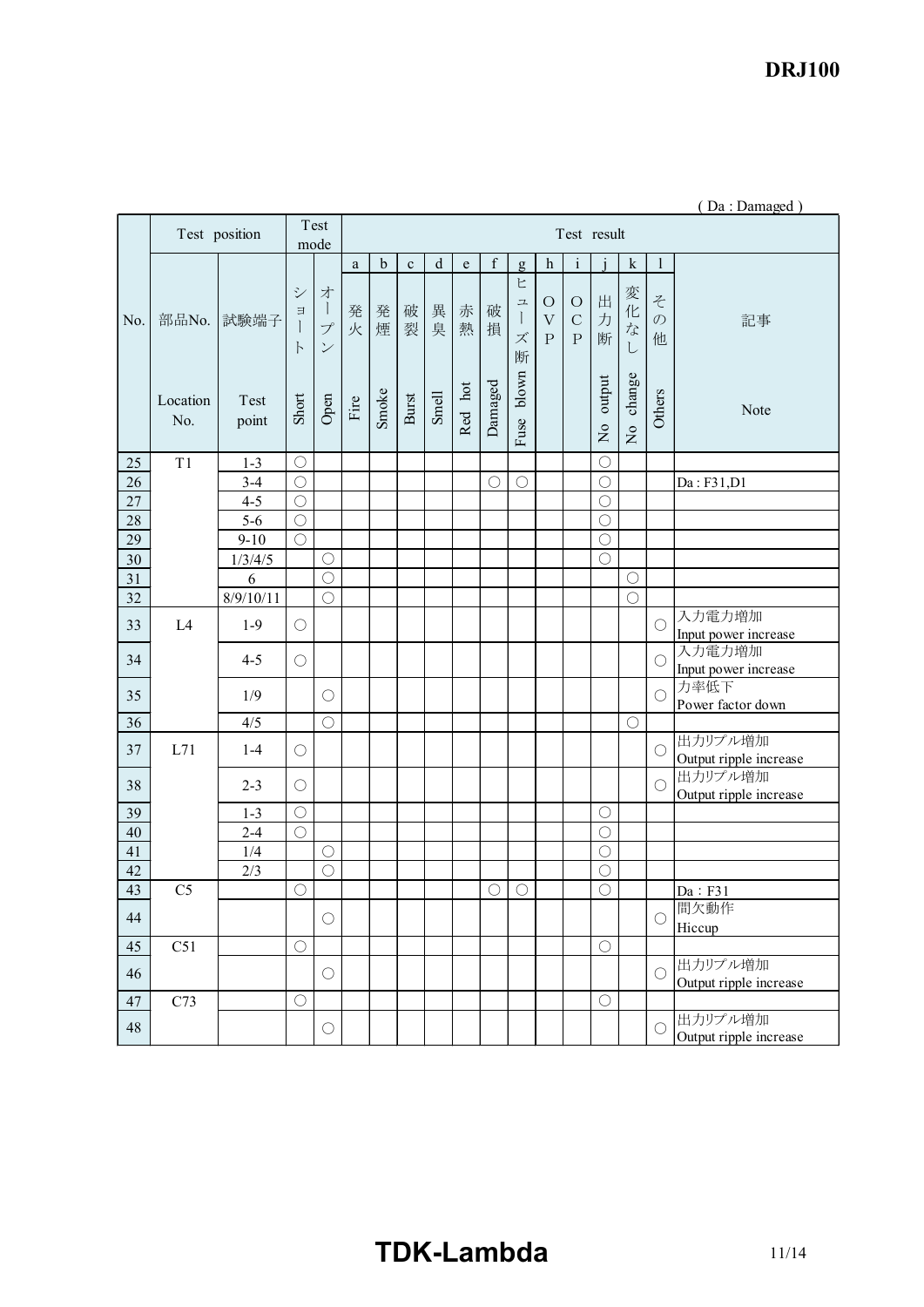### 6.振動試験 **Vibration Test**

### **MODEL** : DRJ100-24-1

#### **(1)** 振動試験種類 **Vibration Test Class**

掃引振動数耐久試験 Frequency variable endurance test

#### **(2)** 使用振動試験装置 **Equipment Used**

| IMV $($ 株) 製    | ・制御部  : RC-1120 |          | ・加振部 :VS-1031-200 |
|-----------------|-----------------|----------|-------------------|
| <b>IMV CORP</b> | Controller      | Vibrator |                   |

### **(3)** 試験条件 **Test Conditions**

| ·周波数範囲          | : $10\sim$ 55Hz                            | ・振動方向           | :X, Y, Z    |
|-----------------|--------------------------------------------|-----------------|-------------|
| Sweep frequency |                                            | Direction       |             |
| ·掃引時間           | :1.0分間                                     | ・試験時間           | : 各方向共 1時間  |
| Sweep time      | 1.0 <sub>min</sub>                         | Sweep count     | 1 hour each |
| ·加速度            | $:$ $ \hat{\pi}$ 19.6m/s <sup>2</sup> (2G) | ·取付方法           | :標準取付 A     |
| Acceleration    | Constant                                   | Mounting Method | Standard    |
|                 |                                            |                 | Mounting A  |

### **(4)** 試験方法 **Test Method**



- **(5)** 判定条件 **Acceptable Conditions**
	- 1. 破壊しない事
	- Not to be broken.
	- 2. 試験後の出力に異常がない事 No abnormal output after test.

### **(6)** 試験結果 **Test Results**

合格 **OK**

# **TDK-Lambda** 12/14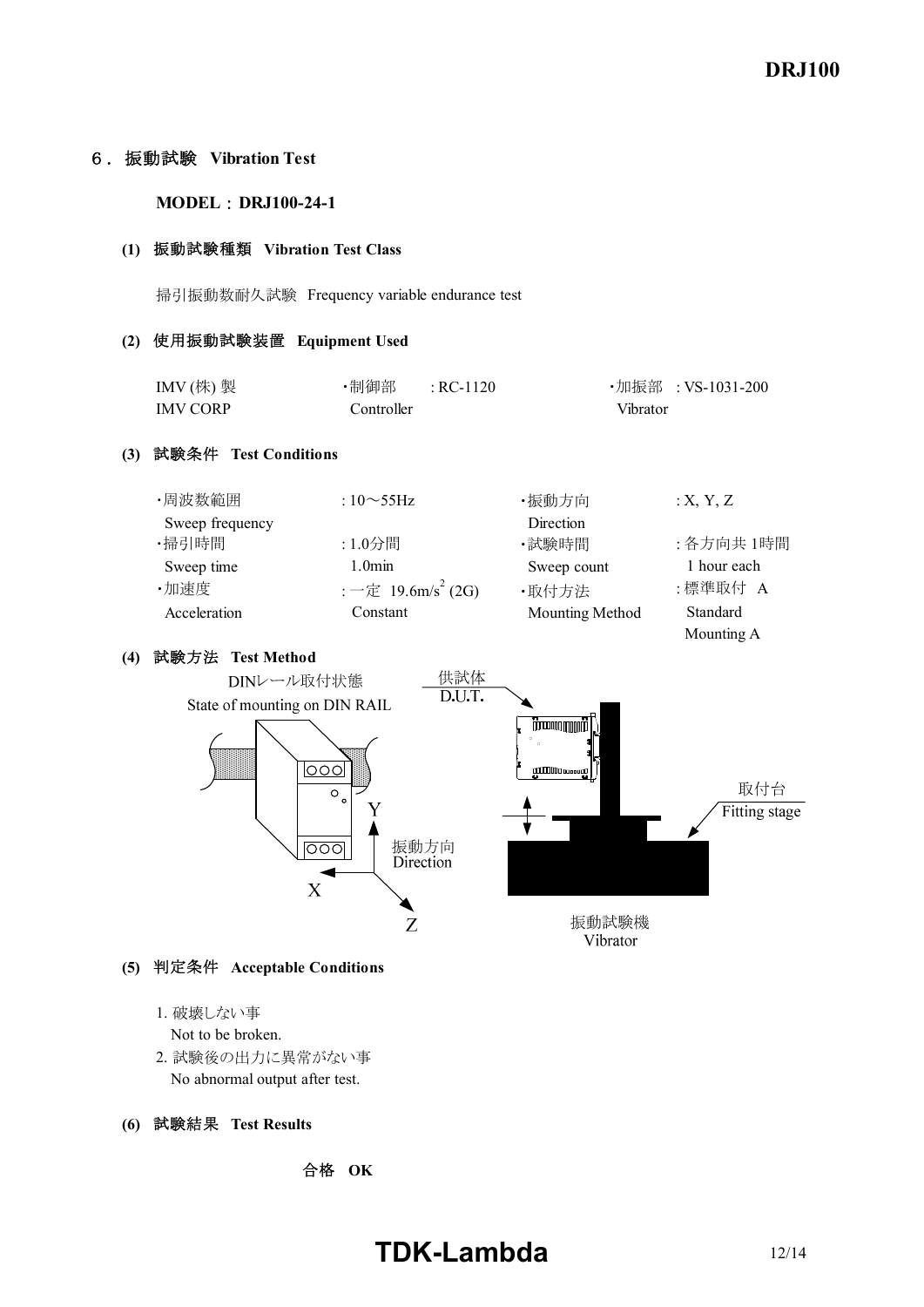### 7.ノイズシミュレート試験 **Noise Simulate Test**

### **MODEL : DRJ100-24-1**

### **(1)** 試験回路及び測定器 **Test Circuit and Equipment**



### **(2)** 試験条件 **Test Conditions**

| ・入力電圧                 | $: 100, 230$ VAC    | ・ノイズ電圧         | : $0\sim2kV$       |
|-----------------------|---------------------|----------------|--------------------|
| Input voltage         |                     | Noise level    |                    |
| ・出力電圧                 | :定格                 | ・位相            | : $0 \sim 360$ deg |
| <b>Output Voltage</b> | Rated               | Phase          |                    |
| ·出力電流                 | $: 0, 100\%$        | ・極性            | $: +, -$           |
| Output current        |                     | Polarity       |                    |
| ·周囲温度                 | : $25^{\circ}$ C    | ・印加モード         | :コモン、ノーマル          |
| Ambient temperature   |                     | Mode           | Common, Normal     |
| ・パルス幅                 | : $50 \sim 1000$ ns | ・トリガ選択         | $:$ Line           |
| Pulse width           |                     | Trigger select |                    |

### **(3)** 判定条件 **Acceptable Conditions**

- 1. 試験中、5%を超える出力電圧の変動のない事 The regulation of output voltage must not exceed 5% of initial value during test.
- 2. 試験後の出力電圧は初期値から変動していない事 The output voltage must be within the regulation of specification after the test.
- 3. 発煙・発火のない事 Smoke and fire are not allowed.

**(4)** 試験結果 **Test Results**

### 合格 **OK**

# **TDK-Lambda** 13/14